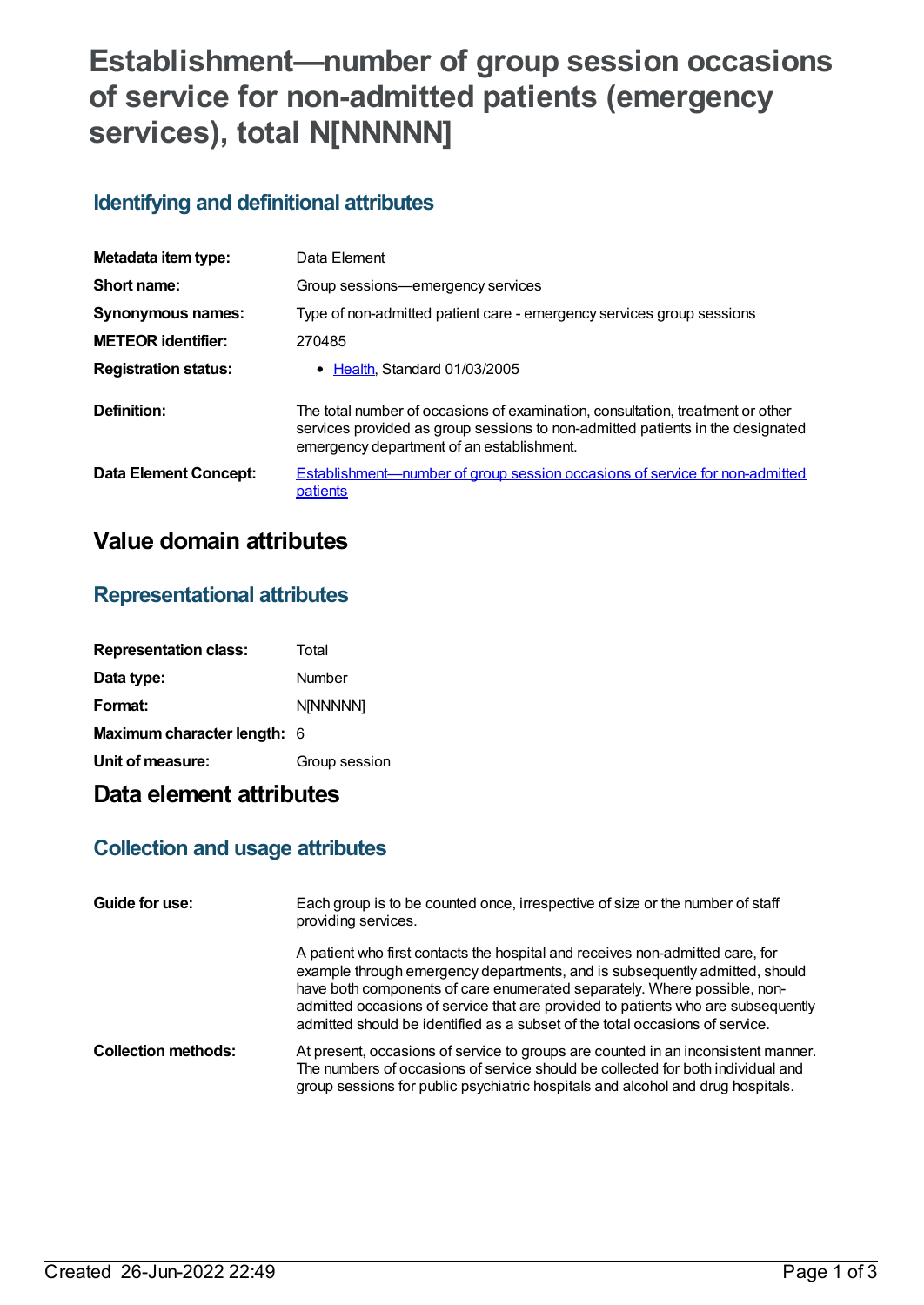**Comments:** This metadata item is derived from metadata items that are not currently specified in METeOR, but which are recorded in various ways by hospitals/outpatient departments. Examples include identifiers of individual consultations/visits, and diagnostic tests.

> This metadata item identifies types of services provided to non-admitted patients in different institutional ways in different systems. It is not a summary casemix classification.

> The list of Type of non-admitted patient care categories was to be developed using typical functional units or cost centres within existing institutions. These would include designated wards or departments and specialised clinics. Although the current statistical/financial returns submitted to the various health authorities by their hospitals do not provide a minimum subset, an effort has been made to define the categories in respect to those areas commonly collected. Many functional units provide services to both admitted patients and non-admitted patients, for example pathology. Only occasions of service for non-admitted patients should be included in this section.

#### **Source and reference attributes**

**Submitting organisation:** National minimum data set working parties

## **Relational attributes**

| <b>Related metadata</b><br>references:                      | Supersedes <b>EG</b> roup sessions, version 1, Derived DE, NHDD, NHIMG,<br>Superseded 01/03/2005.pdf (14.1 KB) No registration status                    |
|-------------------------------------------------------------|----------------------------------------------------------------------------------------------------------------------------------------------------------|
|                                                             | Supersedes <b>E</b> Type of non-admitted patient care, version 1, Derived DE, NHDD,<br>NHIMG, Superseded 01/03/2005.pdf (26.0 KB) No registration status |
| <b>Implementation in Data Set</b><br><b>Specifications:</b> | Public hospital establishments NMDSHealth, Superseded 21/03/2006                                                                                         |
|                                                             | Implementation start date: 01/07/2005                                                                                                                    |
|                                                             | Implementation end date: 30/06/2006                                                                                                                      |
|                                                             |                                                                                                                                                          |
|                                                             | Public hospital establishments NMDSHealth, Superseded 23/10/2006                                                                                         |
|                                                             | Implementation start date: 01/07/2006                                                                                                                    |
|                                                             | Implementation end date: 30/06/2007                                                                                                                      |
|                                                             |                                                                                                                                                          |
|                                                             | Public hospital establishments NMDS 2007-08Health, Superseded 05/02/2008                                                                                 |
|                                                             | Implementation start date: 01/07/2007                                                                                                                    |
|                                                             | Implementation end date: 30/06/2008                                                                                                                      |
|                                                             |                                                                                                                                                          |
|                                                             | Public hospital establishments NMDS 2008-09Health, Superseded 03/12/2008                                                                                 |
|                                                             | Implementation start date: 01/07/2008                                                                                                                    |
|                                                             | Implementation end date: 30/06/2009                                                                                                                      |